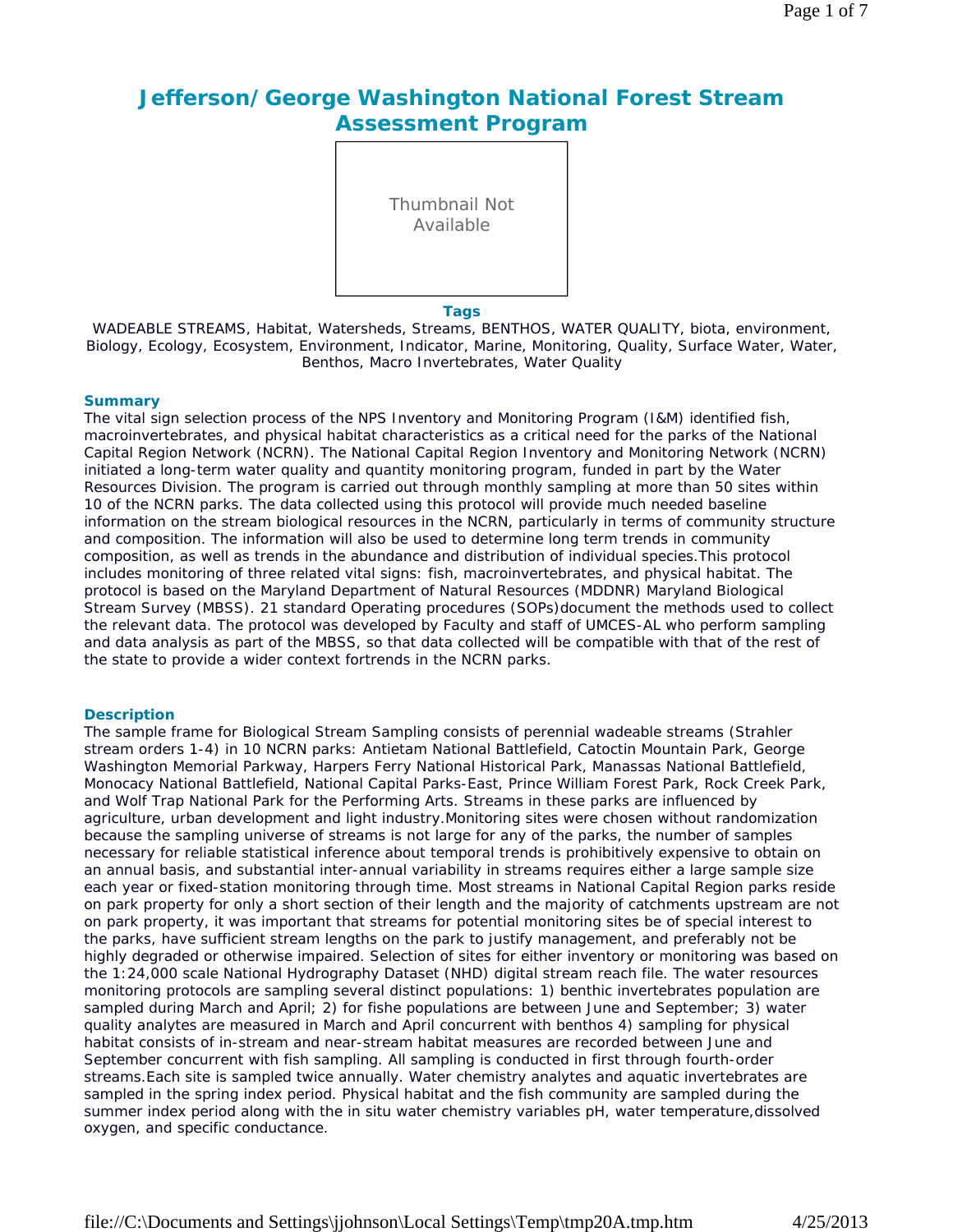**Credits** There are no credits for this item.

### **Use limitations** Use at your own risk

# **ArcGIS Metadata ►**

# **Citation ►**

TITLE Jefferson/George Washington National Forest Stream Assessment Program

*Hide Citation ▲*

## **Resource Details ►**

**CREDITS** 

*Hide Resource Details ▲*

## **Resource Constraints ►**

**CONSTRAINTS** LIMITATIONS OF USE Use at your own risk

*Hide Resource Constraints ▲*

## **Metadata Details ►**

**\*** LAST UPDATE 2010-04-21

ARCGIS METADATA PROPERTIES METADATA FORMAT ESRI-ISO

CREATED IN ARCGIS 2010-03-30T13:19:05 LAST MODIFIED IN ARCGIS 2010-04-21T12:23:16

AUTOMATIC UPDATES HAVE BEEN PERFORMED NO

*Hide Metadata Details ▲*

# **FGDC Metadata (read-only) ►**

## **Identification ►**

CITATION CITATION INFORMATION ORIGINATOR United States Forest Service ORIGINATOR Dawn Kirk PUBLICATION DATE 2013-04-24 TITLE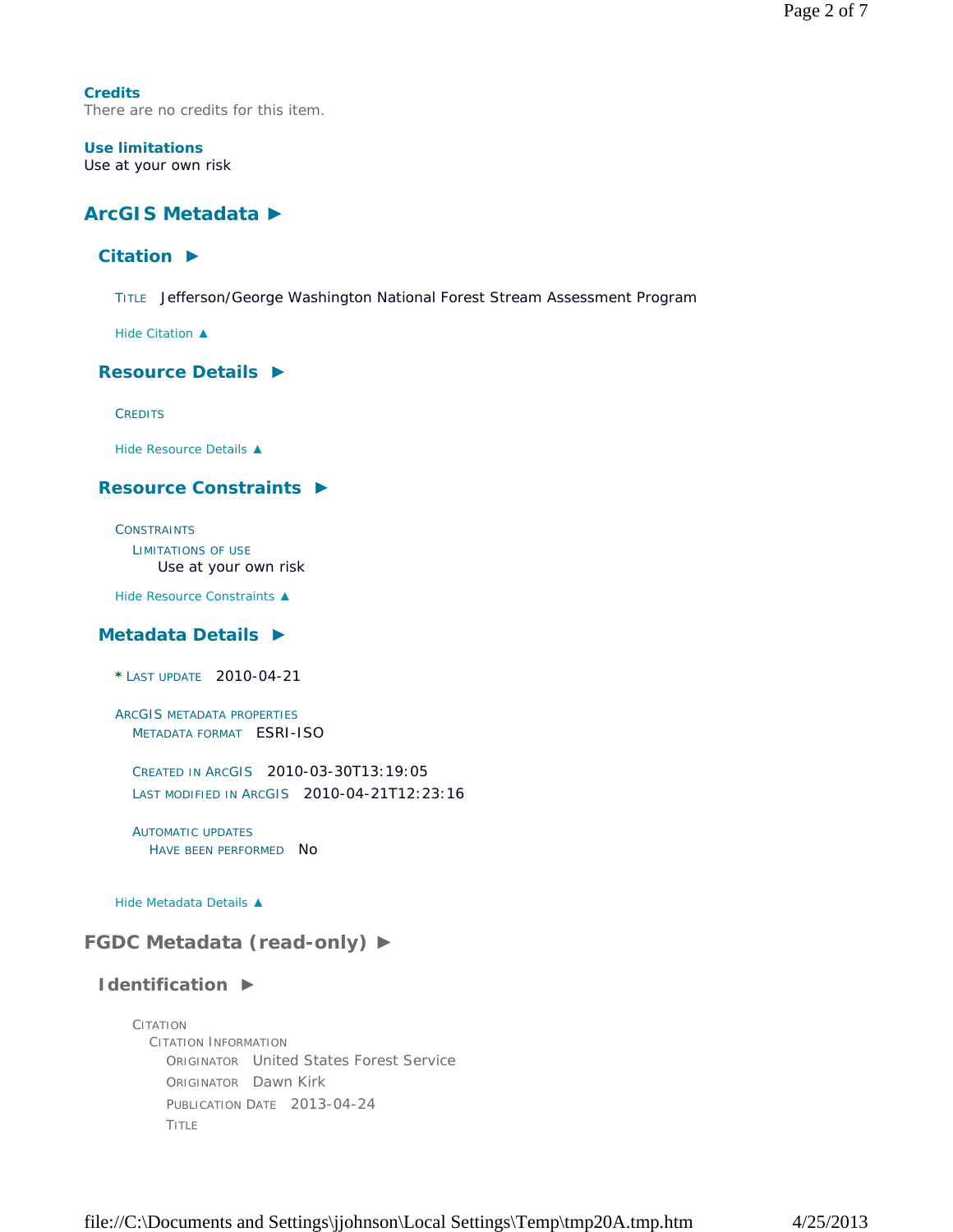Jefferson/George Washington National Forest Stream Assessment Program PUBLICATION INFORMATION

PUBLICATION PLACE Annapolis, MD

PUBLISHER Chesapeake Bay Program (CBP)

ONLINE LINKAGE http://data.chesapeakebay.net/?DB=CBP\_NTBENDB

### ONLINE LINKAGE

http://www.chesapeakebay.net/data/downloads/watershed\_wide\_benthic\_invertebrate\_database

#### **DESCRIPTION**

#### **ABSTRACT**

The sample frame for Biological Stream Sampling consists of perennial wadeable streams (Strahler stream orders 1-4) in 10 NCRN parks: Antietam National Battlefield, Catoctin Mountain Park, George Washington Memorial Parkway, Harpers Ferry National Historical Park, Manassas National Battlefield, Monocacy National Battlefield, National Capital Parks-East, Prince William Forest Park, Rock Creek Park, and Wolf Trap National Park for the Performing Arts. Streams in these parks are influenced by agriculture, urban development and light industry.Monitoring sites were chosen without randomization because the sampling universe of streams is not large for any of the parks, the number of samples necessary for reliable statistical inference about temporal trends is prohibitively expensive to obtain on an annual basis, and substantial inter-annual variability in streams requires either a large sample size each year or fixed-station monitoring through time. Most streams in National Capital Region parks reside on park property for only a short section of their length and the majority of catchments upstream are not on park property, it was important that streams for potential monitoring sites be of special interest to the parks, have sufficient stream lengths on the park to justify management, and preferably not be highly degraded or otherwise impaired. Selection of sites for either inventory or monitoring was based on the 1:24,000 scale National Hydrography Dataset (NHD) digital stream reach file.

The water resources monitoring protocols are sampling several distinct populations: 1) benthic invertebrates population are sampled during March and April; 2) for fishe populations are between June and September; 3) water quality analytes are measured in March and April concurrent with benthos 4) sampling for physical habitat consists of instream and near-stream habitat measures are recorded between June and September concurrent with fish sampling. All sampling is conducted in first through fourth-order streams.Each site is sampled twice annually. Water chemistry analytes and aquatic invertebrates are sampled in the spring index period. Physical habitat and the fish community are sampled during the summer index period along with the in situ water chemistry variables pH, water temperature,dissolved oxygen, and specific conductance.

PURPOSE

The vital sign selection process of the NPS Inventory and Monitoring Program (I&M) identified fish, macroinvertebrates, and physical habitat characteristics as a critical need for the parks of the National Capital Region Network (NCRN). The National Capital Region Inventory and Monitoring Network (NCRN) initiated a long-term water quality and quantity monitoring program, funded in part by the Water Resources Division. The program is carried out through monthly sampling at more than 50 sites within 10 of the NCRN parks. The data collected using this protocol will provide much needed baseline information on the stream biological resources in the NCRN, particularly in terms of community structure and composition. The information will also be used to determine long term trends in community composition, as well as trends in the abundance and distribution of individual species.This protocol includes monitoring of three related vital signs: fish, macroinvertebrates, and physical habitat. The protocol is based on the Maryland Department of Natural Resources (MDDNR) Maryland Biological Stream Survey (MBSS). 21 standard Operating procedures (SOPs)document the methods used to collect the relevant data. The protocol was developed by Faculty and staff of UMCES-AL who perform sampling and data analysis as part of the MBSS, so that data collected will be compatible with that of the rest of the state to provide a wider context fortrends in the NCRN parks.

# TIME PERIOD OF CONTENT

TIME PERIOD INFORMATION RANGE OF DATES/TIMES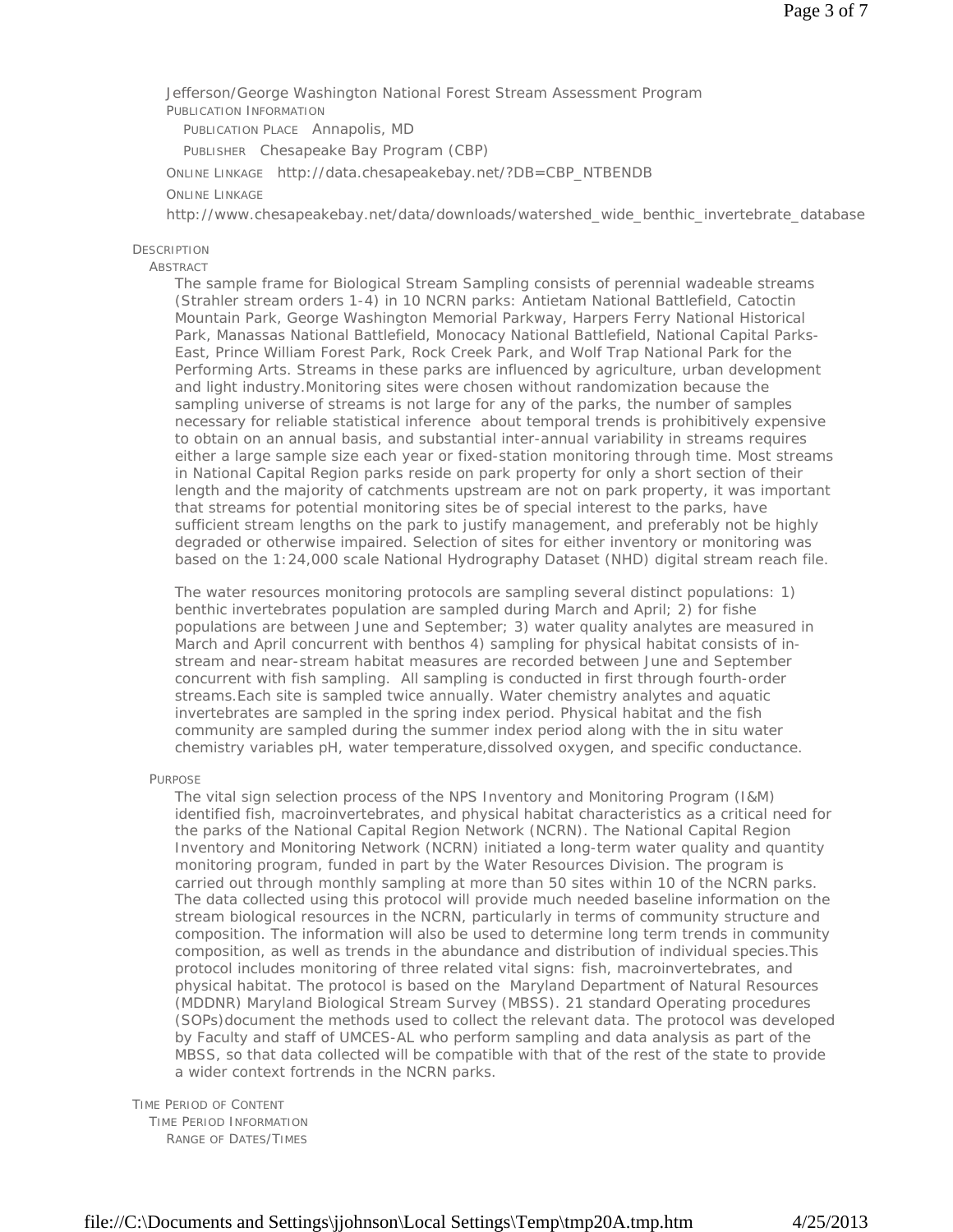BEGINNING DATE 2000-05-18 ENDING DATE 2003-05-08 CURRENTNESS REFERENCE **STATUS** PROGRESS Complete MAINTENANCE AND UPDATE FREQUENCY None Planned SPATIAL DOMAIN BOUNDING COORDINATES WEST BOUNDING COORDINATE -79.13022 EAST BOUNDING COORDINATE -78.565069 NORTH BOUNDING COORDINATE 38.967753 SOUTH BOUNDING COORDINATE 38.43139 KEYWORDS THEME THEME KEYWORD THESAURUS None THEME KEYWORD WADEABLE STREAMS THEME KEYWORD Habitat THEME KEYWORD Watersheds THEME KEYWORD Streams THEME KEYWORD BENTHOS THEME KEYWORD WATER QUALITY THEME THEME KEYWORD THESAURUS ISO 19115 Topic Category THEME KEYWORD biota THEME KEYWORD environment THEME THEME KEYWORD THESAURUS EPA GIS Keyword Thesaurus THEME KEYWORD Biology THEME KEYWORD Ecology THEME KEYWORD Ecosystem THEME KEYWORD Environment THEME KEYWORD Indicator THEME KEYWORD Marine THEME KEYWORD Monitoring THEME KEYWORD Quality THEME KEYWORD Surface Water THEME KEYWORD Water THEME THEME KEYWORD THESAURUS User THEME KEYWORD Benthos THEME KEYWORD Macro Invertebrates THEME KEYWORD Water Quality PLACE PLACE KEYWORD THESAURUS None Ground condition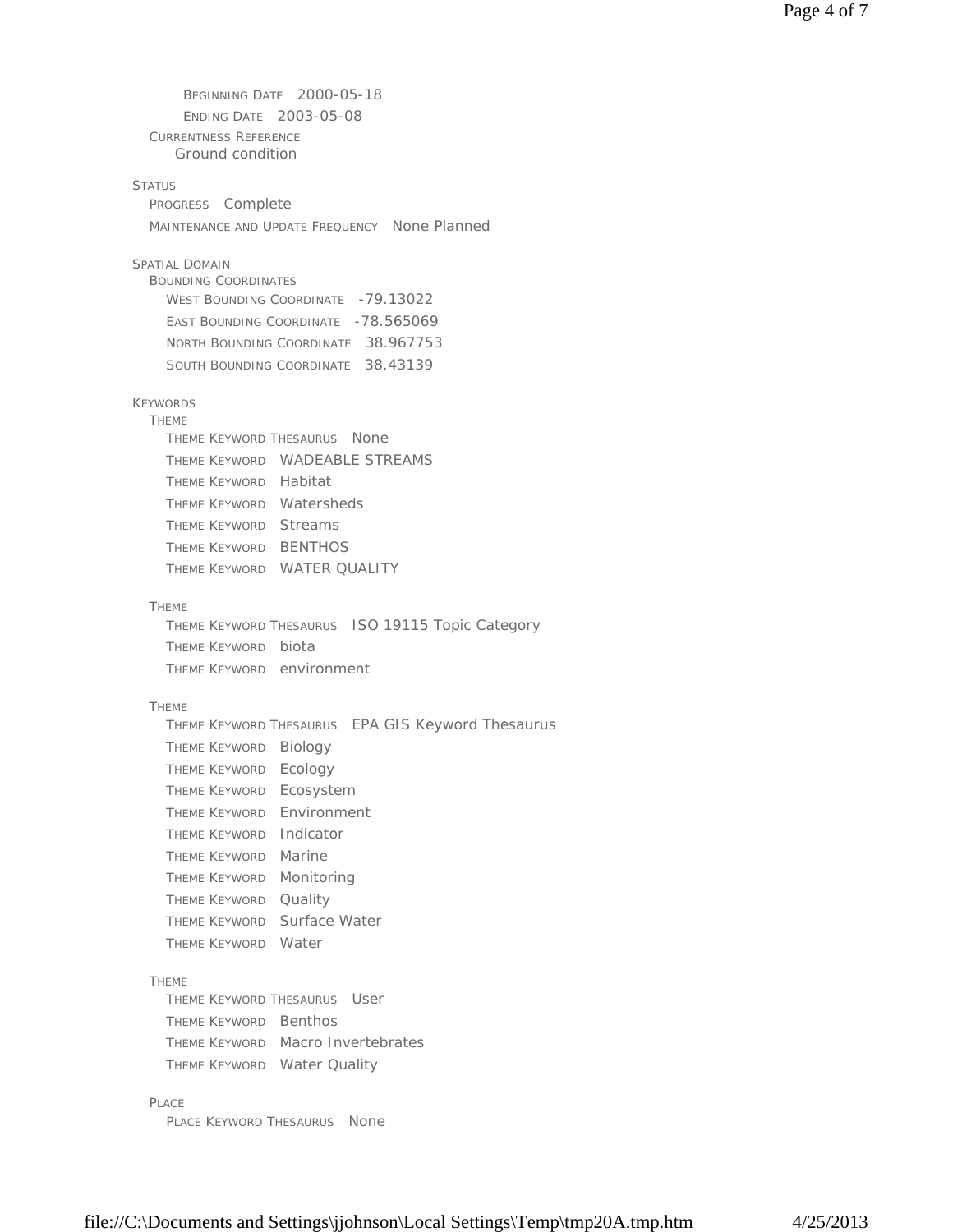PLACE KEYWORD Virginia PLACE KEYWORD Jefferson/George Washington National Forest

ACCESS CONSTRAINTS None

USE CONSTRAINTS Use at your own risk

POINT OF CONTACT

CONTACT INFORMATION CONTACT PERSON PRIMARY CONTACT PERSON Dawn Kirk CONTACT ORGANIZATION George Washington & Jefferson National Forest, USFS CONTACT POSITION Forest Fisheries Biologist CONTACT ADDRESS ADDRESS TYPE mailing address ADDRESS PO Box 10 ADDRESS 27 Ranger Lane CITY Natural Bridge Station STATE OR PROVINCE Virginia POSTAL CODE 24579

CONTACT VOICE TELEPHONE 540-291-5211 CONTACT FACSIMILE TELEPHONE 540-291-1759 CONTACT ELECTRONIC MAIL ADDRESS dkirk@fs.fed.us CONTACT INSTRUCTIONS Not Available

SECURITY INFORMATION SECURITY CLASSIFICATION SYSTEM FIPS Pub 199 SECURITY CLASSIFICATION No Confidentiality SECURITY HANDLING DESCRIPTION Standard Technical Controls

*Hide Identification ▲*

## **Data Quality ►**

LOGICAL CONSISTENCY REPORT Not applicable-Data voluntarily reported

COMPLETENESS REPORT Unknown

POSITIONAL ACCURACY

HORIZONTAL POSITIONAL ACCURACY

HORIZONTAL POSITIONAL ACCURACY REPORT

Data were collected using methods that are accurate to within 26-100 meters (EPA National Geospatial Data Policy [NGDP] Accuracy Tier 4). For more information, please see EPA's NGDP at http://epa.gov/geospatial/policies.html

LINEAGE PROCESS STEP PROCESS DESCRIPTION Metadata imported.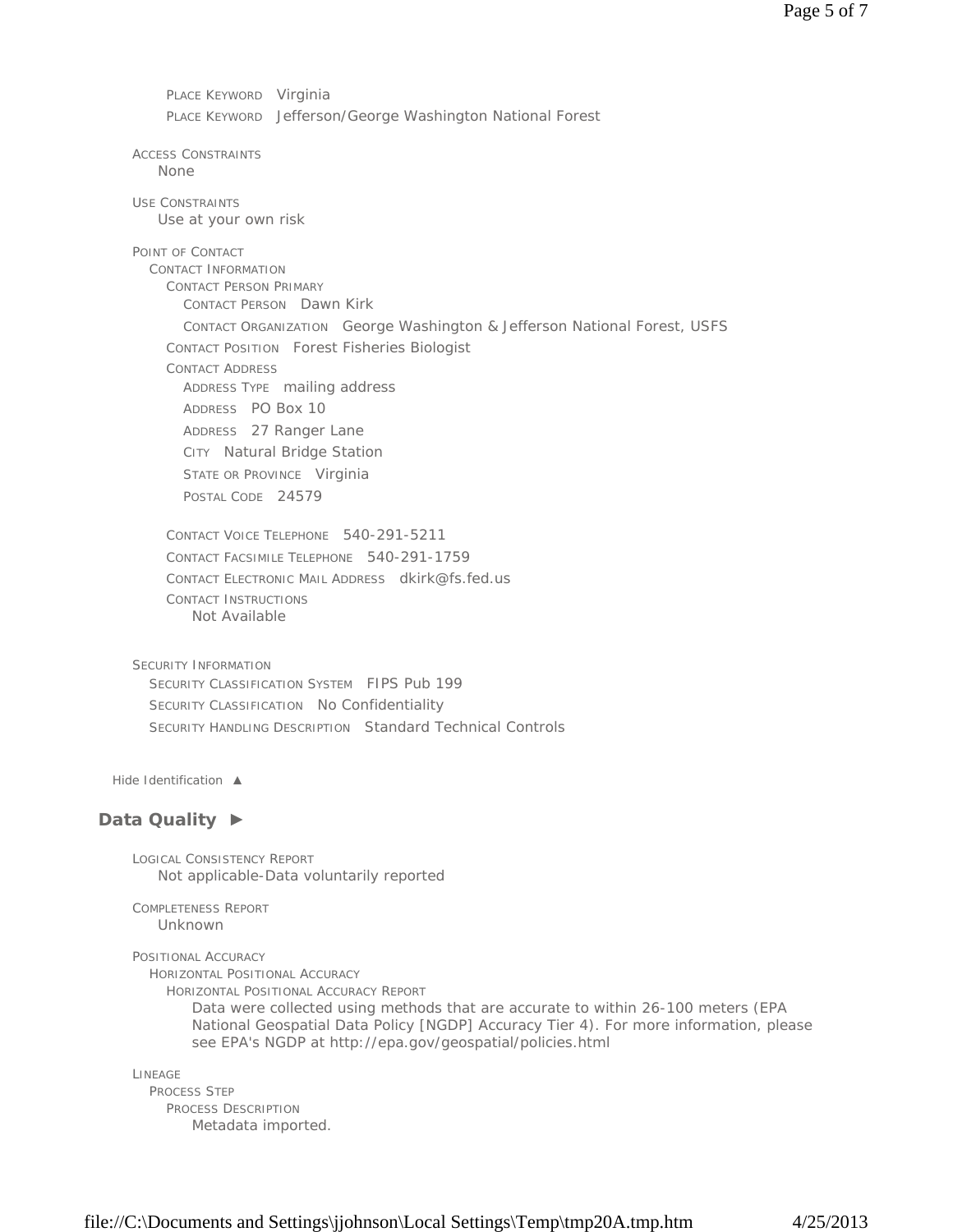PROCESS DATE 2010-03-30

PROCESS STEP PROCESS DESCRIPTION Data was loaded into the CBPO Non-Tidal Benthic Data base.

PROCESS DATE 2010-03-30

*Hide Data Quality ▲*

### **Spatial Reference ►**

HORIZONTAL COORDINATE SYSTEM DEFINITION GEOGRAPHIC LATITUDE RESOLUTION 0.000001 LONGITUDE RESOLUTION 0.000001 GEOGRAPHIC COORDINATE UNITS Decimal degrees

GEODETIC MODEL

HORIZONTAL DATUM NAME North American Datum of 1983 ELLIPSOID NAME Geodetic Reference System 1980 SEMI-MAJOR AXIS 6378137.000000 DENOMINATOR OF FLATTENING RATIO 298.257222

*Hide Spatial Reference ▲*

### **Distribution Information ►**

DISTRIBUTOR CONTACT INFORMATION CONTACT PERSON PRIMARY CONTACT PERSON Dawn Kirk CONTACT ORGANIZATION George Washington & Jefferson National Forest CONTACT POSITION Forest Fisheries Biologist CONTACT ADDRESS ADDRESS TYPE mailing address ADDRESS PO Box 10 ADDRESS 27 Ranger Lane CITY Natural Bridge Station STATE OR PROVINCE Virginia POSTAL CODE 24579

CONTACT VOICE TELEPHONE 540-291-5211 CONTACT ELECTRONIC MAIL ADDRESS dkirk@fs.fed.us CONTACT INSTRUCTIONS unavailavle

RESOURCE DESCRIPTION Downloadable Data

DISTRIBUTION LIABILITY

I, the data requestor, agree to acknowledge the Chesapeake Bay Program and any other agencies and institutions as specified by the Chesapeake Bay Program Office as data providers. I agree to credit the data originators in any publications, reports or presentations generated from this data. I also accept that, although these data have been processed successfully on a computer system at the Chesapeake Bay Program, no warranty expressed